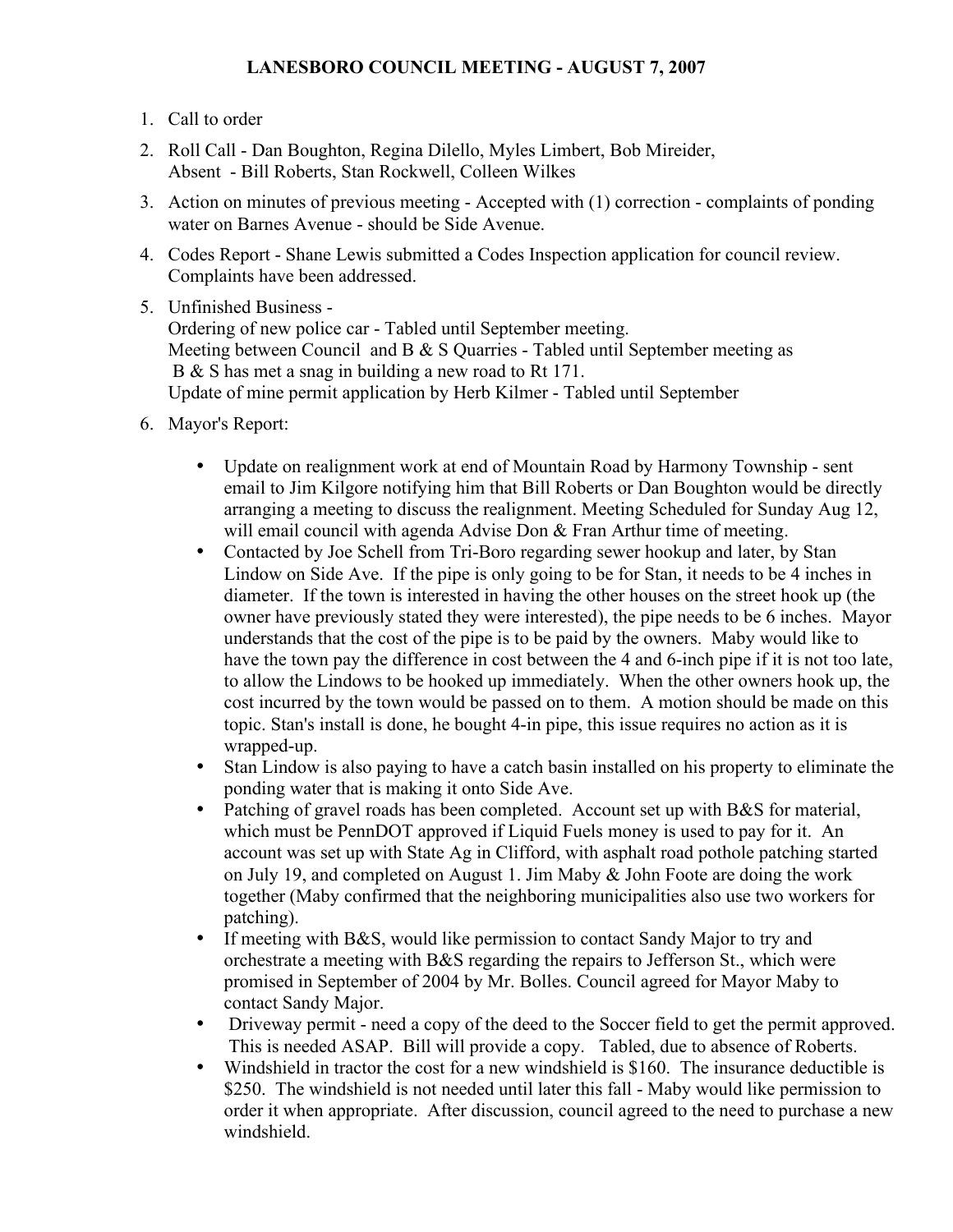- Scenic Byway application was approved. Main St, North Main, and Viaduct St have all been added to the Scenic Byway. Signs will be placed, and a press release will be provided by the state. Additional funding sources for projects along these streets are now available, which are designated only for use along the scenic byways. Maby would like to thank the County Planning Commission, Commissioners, and State Representative Sandy Major in securing the designation. A ceremony will be planned for later this summer.
- The PennDOT twelve-year plan items (retaining wall on Viaduct St, drainage near Joe's General Store, and sidewalk along Turnpike St) have all been forwarded. Maby contacted the school and Susquehanna regarding the sidewalk. Both are on board, and Susquehanna will be a cosponsor of the project and sending in duplicate information on their letterhead to increase the chances of getting the project landed.
- Updates to the Borough Code Book available and should be handed out at the meeting (one for each councilperson, mayor, and an extra). Tabled until September, 2007.
- Tri-Boro purchased a new pump, eliminating the need for ours. Tri-Boro suggested that we sell ours, as they would use their new one if they had to address something in Lanesboro anyway. After discussion, council tabled until September, 2007.
- A saturation speed night is going to be attempted to set up with the other local police agencies, preferably on a weekend. If all goes well, a second night will be set up later this year.
- Official letter about the \$64,100 grant has been received, stating that the money will be available by mid-August. The letter asks that an official announcement be delayed, as the state publishes a press release about it. Per the application, the money will be used for a new drainage system at the Viaduct St end of Depot St, 800' of guiderail from the Depot St bridge to the top of the hill, paving of Side and Barnes Ave, guiderail along Grand St, and constructing a new 4' concrete sidewalk from Dennis Perry's house to the pumpstation. Prevailing wages may be needed for the paving, dependent upon current pricing for asphalt. We need to hire an engineer to create a design of a typical section of road as part of project. Tabled until September, 2007.
- Tom Yoniski from Senator Baker's office is coordinating the return of the \$20,000 from the once again delayed Jail Hill project. SCHRA has been assured by PennDOT that the project will continue, and that no future local funding will be requested when construction occurs.
- Soccer league has constructed fence along the property line between the soccer field and Mr. Morris, offset 5' from the property line to allow access for maintenance and mowing. They are also constructing (with donated material and labor) a concession stand and storage building (12'x12'). A permit is not needed (per Shane) for the building, but the State Agricultural Dept will need to be contacted by the soccer league about selling items. Soccer league is also putting a rental port-o'-potty at the soccer field through the end of October.
- The guiderail and Stop Sign at the end of Grand St were run damaged the night of 7/28 by an unknown driver, and need to be replaced. Maby would like permission to seek pricing on guiderail repairs and a new sign, along with other signs (street  $\&$  stop) in town that need to be replaced due to damage or just plain missing (stop signs are a MUTCD requirement and an accident that occurs while one is missing could put additional liability on the borough). After discussion, council agreed to purchase needed signs.
- Plans are finished for the sidewalk project. The only outstanding item is the estimate. Maby would like to pursue funding options that are now available with the scenic byway designation, in addition to developing application for earlier identified sources. After discussion, council tabled until September, 2007.
- Maby would like to have a port-o-potty placed at the Park he was told by the soccer league they could be rented for \$80/month. This would also eliminate park visitors